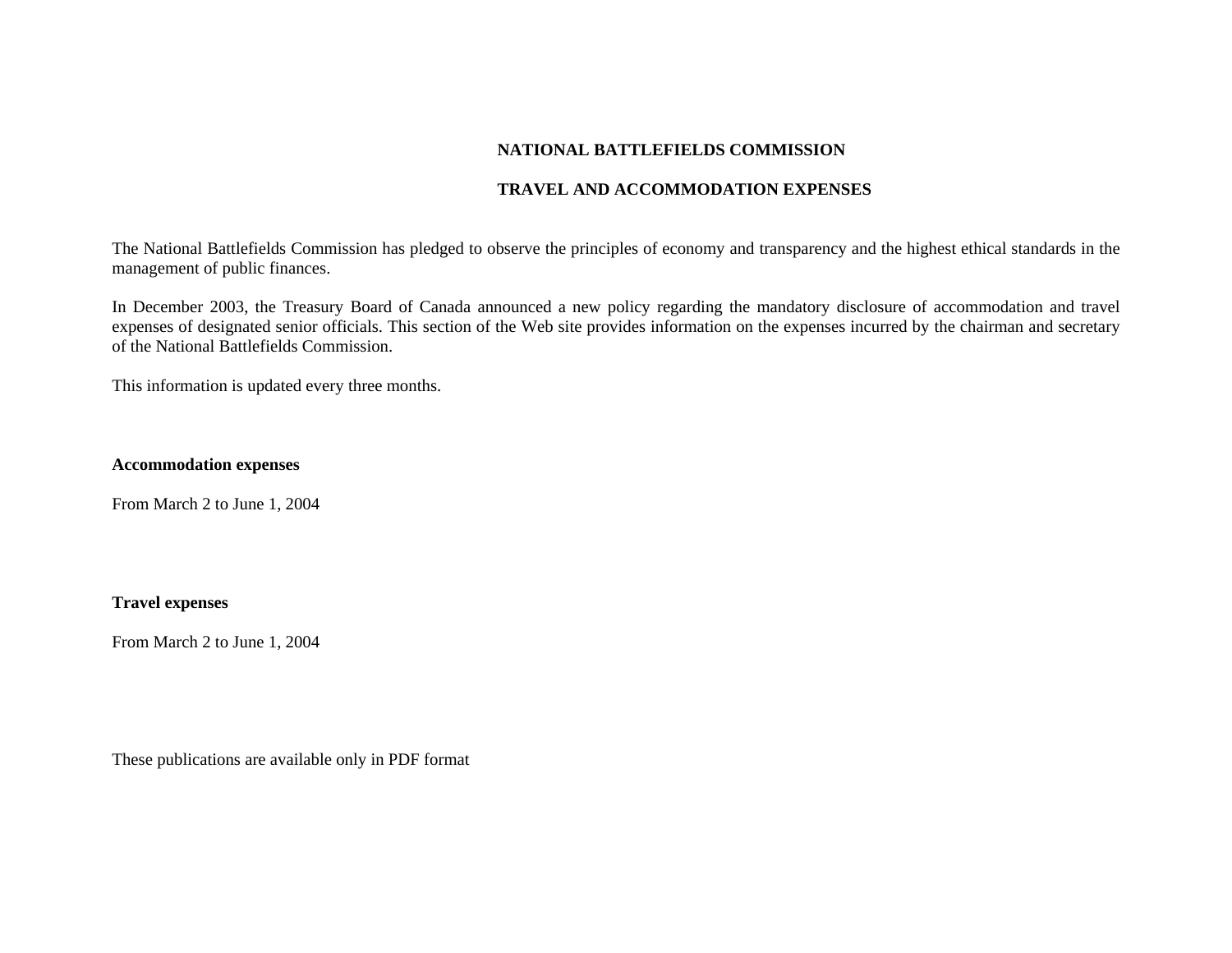# **National Battlefields Commission Accommodation expenses—March 2 to June 1, 2004**

г

The chairman and secretary of the Commission meet with senior officials of government agencies and departments and of the industry, with Commission employees, external consultants and representatives of other organizations.

| <b>Date</b>                       | <b>Purpose</b>                                                                                                                                           | <b>Place</b>                         | Amount       |
|-----------------------------------|----------------------------------------------------------------------------------------------------------------------------------------------------------|--------------------------------------|--------------|
| <b>President</b><br>Juneau, André |                                                                                                                                                          |                                      |              |
| <b>March 08 04</b>                | Lunch (2 pers.) media: for the 100 <sup>th</sup> anniversary of the N.B.C. Sainte-Foy (Michelangelo rest.)<br>for the $250th$ anniversary of the battles |                                      | \$110.68     |
|                                   | March 09 04 Lunch (2 pers.) discussion for the $100th$ anniversary of the N.B.C. Quebec City (47 <sup>ième</sup> Parallèle rest.)                        |                                      | 38.51        |
| April 01 04                       | Lunch (2 pers.) media: for the 100 <sup>th</sup> anniversary of the N.B.C. Quebec City (Café du Monde rest.)                                             |                                      | 41.84        |
|                                   |                                                                                                                                                          |                                      | \$191.03     |
| <b>Secretary</b>                  |                                                                                                                                                          |                                      |              |
| <b>Leullier, Michel</b>           |                                                                                                                                                          |                                      |              |
| March $03 \, 04$                  | Lunch (1 pers.) N.B.C. employee retirement                                                                                                               | Quebec City (Du Musée rest.)         | \$15.45      |
| March 12 04                       | Lunch (2 pers.) discussion for the K.E.B.                                                                                                                | Quebec City (Manoir Spaghetti rest.) | 33.59        |
| April 27 04                       | Gift for retired employee                                                                                                                                |                                      | 48.45        |
| April 28 04                       | Lunch (2 pers.) Discussion on union issues                                                                                                               | Quebec City (the Grand Café rest.)   | <u>19.16</u> |
|                                   |                                                                                                                                                          |                                      | \$116.65     |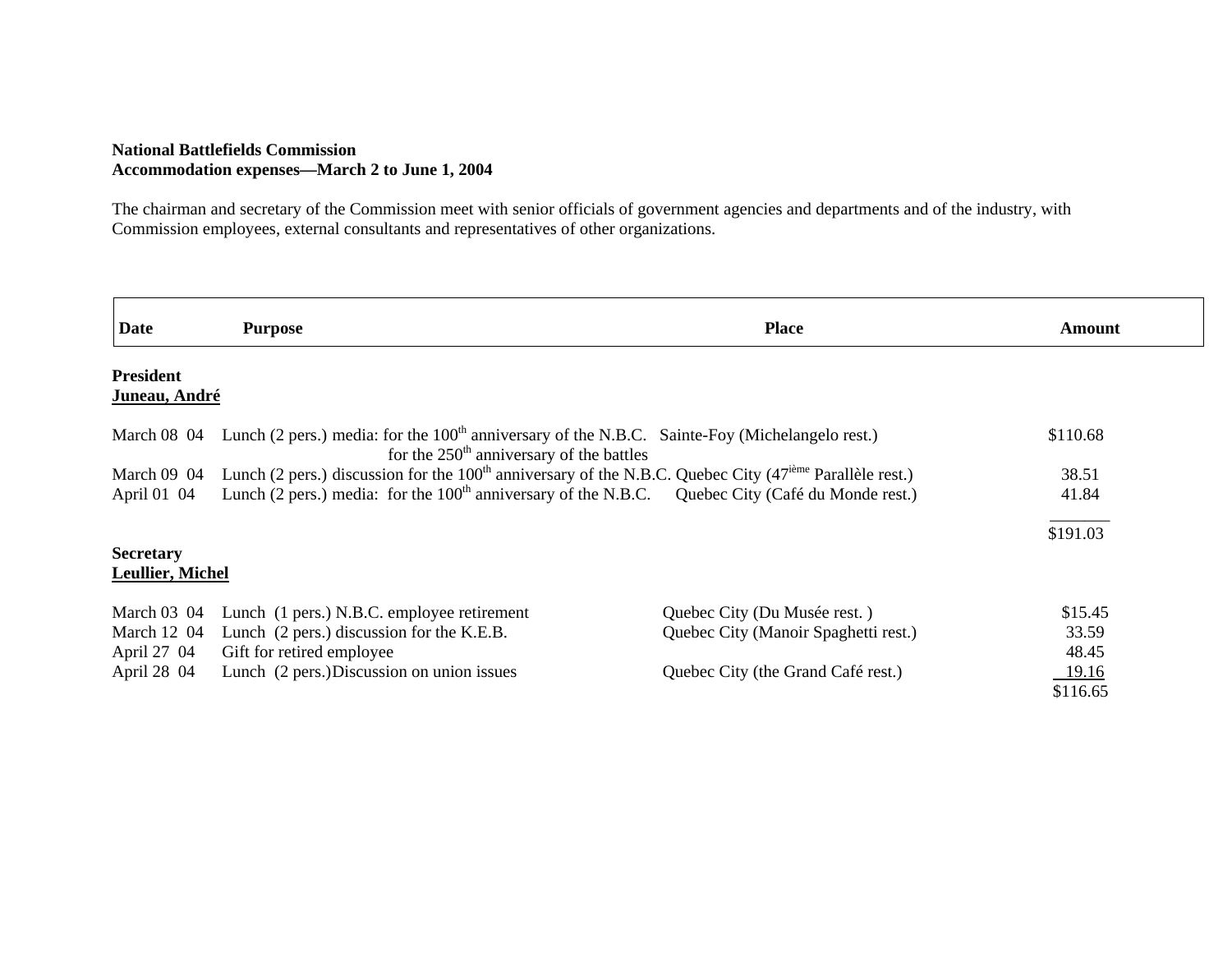#### **National Battlefields Commission Travel expenses—March 2 to June 1, 2004**

The president and the secretary of the Commission meet with senior officials of government agencies and departments, and of the industry, Commission employees, external consultants and representatives of other organizations.

|      |             |                            | <b>Plane</b> | arت    |                 |              |         |        |
|------|-------------|----------------------------|--------------|--------|-----------------|--------------|---------|--------|
| Date | Destination | <b>Purpose and details</b> | ticket       | rental | $\Delta$ odging | <b>Meals</b> | Others* | ⊾mount |

**\* Includes mileage expenses, accessories, telephone, parking and other expenses**.

# **President Juneau, André**

| <b>March 03 04</b> | Cap-Rouge - N.B.C.    | Mileage expenses      | 14.72 | \$14.72 |
|--------------------|-----------------------|-----------------------|-------|---------|
| <b>March 03 04</b> | Cap-Rouge - Quebec    | Mileage expenses      | 18.40 | 18.40   |
| <b>March 07 04</b> | Cap-Rouge - N.B.C.    | Mileage expenses      | 14.72 | 14.72   |
| <b>March 09 04</b> | Cap-Rouge - N.B.C.    | Taxi expenses         | 15.00 | 15.00   |
| <b>March 08 04</b> | $N.B.C. - Cap-Rouge$  | Taxi expenses         | 15.00 | 15.00   |
| <b>March 09 04</b> | Cap-Rouge - N.B.C.    | Mileage expenses      | 14.72 | 14.72   |
| <b>March</b> 10 04 | Cap-Rouge - N.B.C.    | Mileage expenses      | 7.36  | 7.36    |
| <b>March</b> 10 04 | Cap-Rouge - Quebec    | Taxi expenses         | 16.00 | 16.00   |
| <b>March</b> 11 04 | Cap-Rouge - N.B.C.    | Mileage expenses      | 14.72 | 14.72   |
| <b>March</b> 12 04 | Cap-Rouge - N.B.C.    | Mileage expenses      | 14.72 | 14.72   |
| <b>March</b> 13 04 | Cap-Rouge - N.B.C.    | Mileage expenses      | 14.72 | 14.72   |
| <b>March</b> 14 04 | Cap-Rouge - N.B.C.    | Mileage expenses      | 14.72 | 14.72   |
| <b>March 1604</b>  | Cap-Rouge - Quebec    | Mileage expenses      | 14.72 | 14.72   |
| <b>March</b> 16 04 | Cap-Rouge - Quebec    | Mileage expenses      | 18.40 | 18.40   |
| <b>March</b> 1904  | <b>Bell Telephone</b> | Long-distance charges | 6.20  | 6.20    |
| <b>March 1904</b>  | <b>Bell Mobility</b>  | Cell phone charges    | 48.54 | 48.54   |
| <b>March 25 04</b> | Cap-Rouge - N.B.C.    | Mileage expenses      | 14.72 | 14.72   |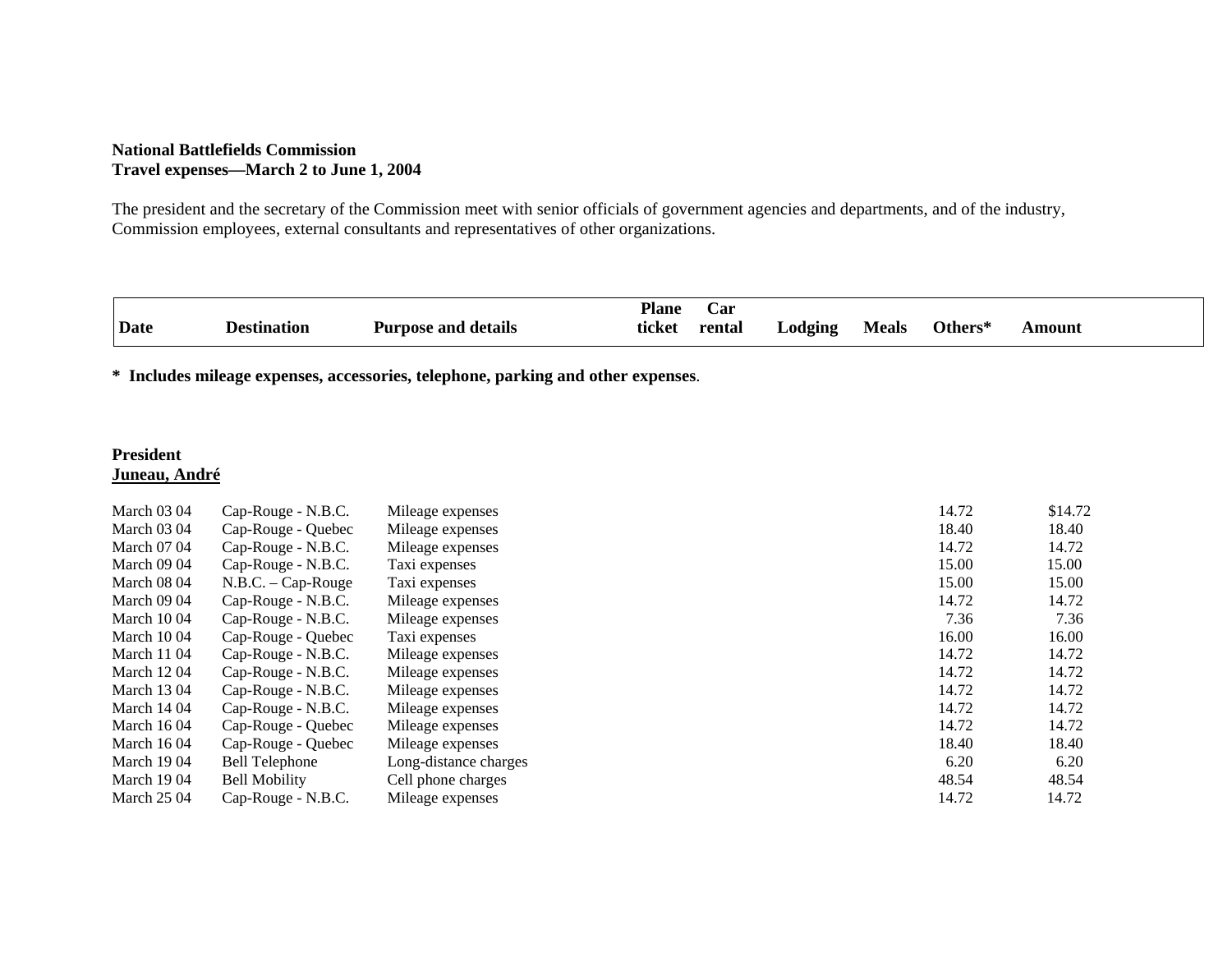| <b>Date</b> | <b>Destination</b>    | <b>Purpose and details</b>                                                      | <b>Plane</b><br>ticket | Car<br>rental | Lodging | <b>Meals</b> | Others* | <b>Amount</b> |
|-------------|-----------------------|---------------------------------------------------------------------------------|------------------------|---------------|---------|--------------|---------|---------------|
|             |                       | * Includes mileage expenses, accessories, telephone. Parking and other charges. |                        |               |         |              |         |               |
| March 31 04 | Cap-Rouge - N.B.C.    | Mileage expenses                                                                |                        |               |         |              | 14.72   | 14.72         |
| April 01 04 | Cap-Rouge - N.B.C.    | Mileage expenses                                                                |                        |               |         |              | 14.72   | 14.72         |
| April 05 04 | Cap-Rouge - taxi      | Taxi expenses                                                                   |                        |               |         |              | 23.00   | 23.00         |
| April 07 04 | Cap-Rouge - N.B.C.    | Mileage expenses                                                                |                        |               |         |              | 14.72   | 14.72         |
| April 19 04 | Ottawa 14,15,16/4     | Meetings with officials in charge of<br>federal agencies                        |                        | 297.36        | 295.92  | 116.90       | 88.11   | 798.29        |
| April 2004  | <b>Bell Telephone</b> | Long distance charges                                                           |                        |               |         |              | 2.74    | 2.74          |
| April 2004  | <b>Bell Mobility</b>  | Cell phone charges                                                              |                        |               |         |              | 51.35   | 51.35         |
| April 21 04 | Cap-Rouge - N.B.C.    | Mileage expenses                                                                |                        |               |         |              | 14.72   | 14.72         |
| April 26 04 | Cap-Rouge - N.B.C.    | Mileage expenses                                                                |                        |               |         |              | 14.72   | 14.72         |
| April 27 04 | Cap-Rouge - N.B.C.    | Mileage expenses                                                                |                        |               |         |              | 14.72   | 14.72         |
| April 28 04 | Cap-Rouge - N.B.C.    | Mileage expenses                                                                |                        |               |         |              | 14.72   | 14.72         |
| May 07 04   | Cap-Rouge - N.B.C.    | Mileage expenses                                                                |                        |               |         |              | 14.72   | 14.72         |
| May 09 04   | Cap-Rouge - N.B.C.    | Mileage expenses                                                                |                        |               |         |              | 14.72   | 14.72         |
| May 11 04   | Cap-Rouge - N.B.C.    | Mileage expenses                                                                |                        |               |         |              | 14.72   | 14.72         |
| May 18 04   | Cap-Rouge - N.B.C.    | Mileage expenses                                                                |                        |               |         |              | 14.72   | 14.72         |
| May 19 04   | Cap-Rouge Grondines   | Mileage expenses                                                                |                        |               |         |              | 52.44   | 52.44         |
| May 20 04   | Cap-Rouge - N.B.C.    | Mileage expenses                                                                |                        |               |         |              | 14.72   | 14.72         |
| May 20 04   | <b>Bell Mobility</b>  | Cell phone charges                                                              |                        |               |         |              | 49.52   | 49.52         |
| May 20 04   | <b>Bell Telephone</b> | Long-distance charges                                                           |                        |               |         |              | 2.85    | 2.85          |
| May 25 04   | Cap-Rouge-N.B.C.      | Mileage expenses                                                                |                        |               |         |              | 14.72   | 14.72         |
| May 26 04   | Cap-Rouge-N.B.C.      | Mileage expenses                                                                |                        |               |         |              | 14.72   | 14.72         |
| June 01 04  | Cap-Rouge-N.B.C.      | Mileage expenses                                                                |                        |               |         |              | 14.72   | 14.72         |
|             |                       |                                                                                 |                        | 297.36        | 295.92  | 116.90       | 768.19  | \$1,478.37    |